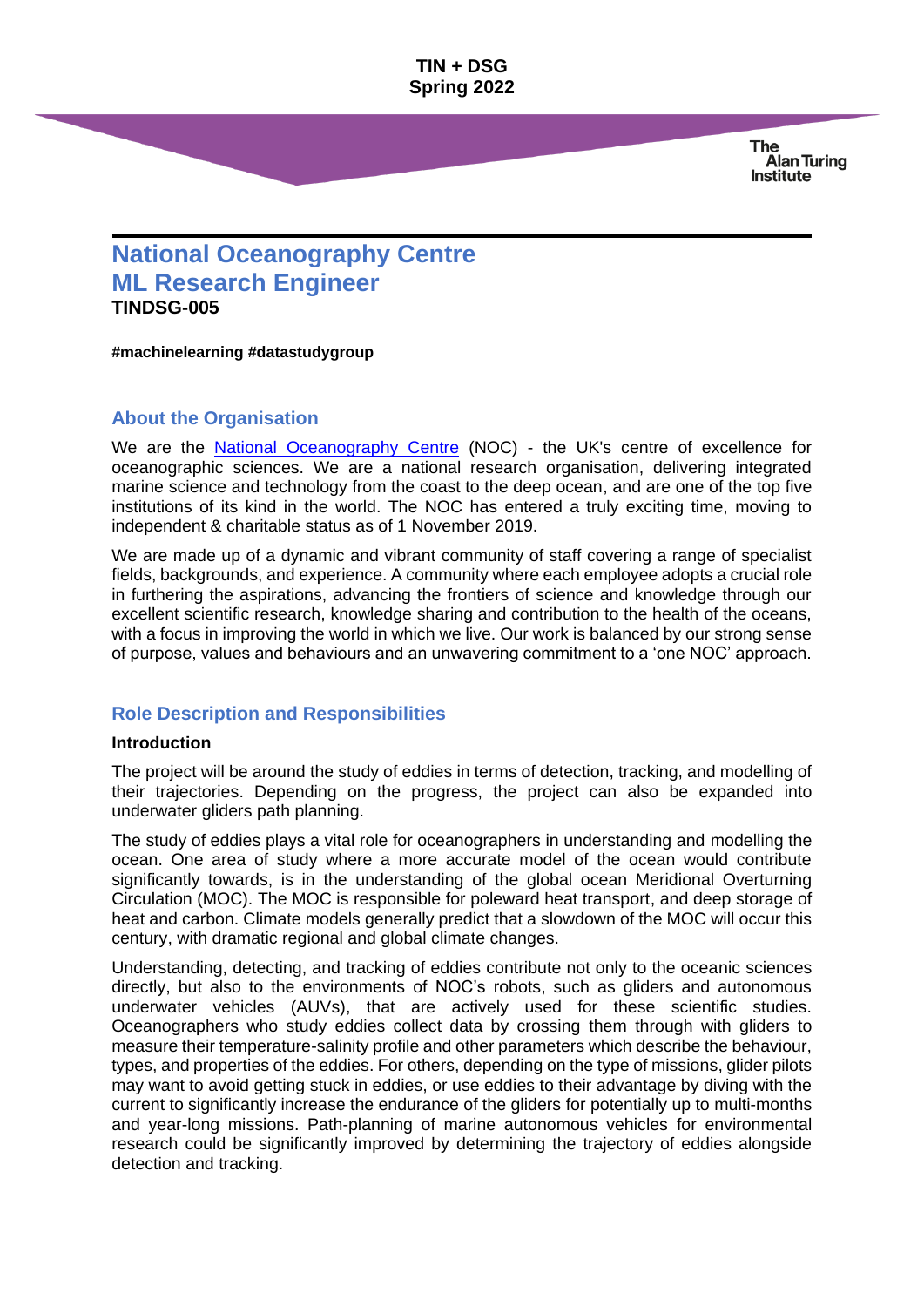#### **About the project**

You, as an intern, will get to study and work with satellite and other remote sensing datasets, as well as operational, real-world robotics datasets that are extensively used in the marine science domains such as physical oceanography, marine biology, marine biogeochemistry, and climate research. There will be opportunity to get familiar with autonomous underwater vehicles, which are increasingly becoming an important line of development for critical strategies such as net zero, monitoring offshore windfarms, validation of forecast models, and climate change studies.

The use of machine learning and deep learning in eddy detection and tracking, and modelling the trajectory is a recent topic of research with high availability of open and free data, and with high potential for further contributions and novelties. The dataset(s) for the detection and tracking of eddies would include sea surface heights and/or sea level anomaly data, but other datasets are also available including global mesoscale eddy trajectory data, Argo floats data, as well as data from glider missions provided by us at National Oceanography Centre (NOC). Additionally, fusion of features generated from classical model-based techniques could be used to improve the tracking and modelling of eddies trajectories. Model validation can be done with the available historical and live or near real time data provided with these datasets.

#### **Team and department**

You will join our Command and Control (C2) team within the Marine and Autonomous Robotics Systems group (MARS). The team is currently made up of 8 people including software engineers and researchers. Our expertise ranges from the latest front-end technologies to AI algorithms, and we really value a diverse range of backgrounds and experience. The range of experience within the team allows us to be involved in a very broad portfolio of activities, from developing user-friendly UIs to designing abstract frameworks to enable the deployment of innovative AI systems to control un-crewed robots for oceanographic research.

The C2 team develops web-based systems to remotely control and interact with autonomous underwater and surface robots. Our systems control our robots that can be deployed anywhere in the world and facilitate the transfer and processing of scientific and engineering data in near real time. This data then contributes to different leading scientific programmes and international data centres, informing scientific endeavours from climate change studies to under ice exploration.

#### **Internship project(s)**

You will have access to and help improve the NOC's Machine Learning (ML) Framework which was developed to build and maintain an eco-system for sustainable and reproducible ML models. You will have easy access to live data through our open API ecosystem which allows for more effortless data exploratory work. Your contributions to the data streams can be easily integrated by feeding in additional features generated alongside the main remote sensing datasets during the research project. The project will also enhance NOC's Automated Piloting Framework (APF), which we have developed, by enabling eddies navigation algorithm for underwater gliders.

In terms of eddies detection and tracking, currently, scientists generally use probabilistic and model-based techniques. The data for a global mesoscale eddy trajectory are available widely for use with free and open access. Path planning for gliders, on the other hand, are mostly done manually. This is an exciting opportunity for you to contribute to a greater understanding of the ocean (with improved model of the ocean) and more accelerated scientific research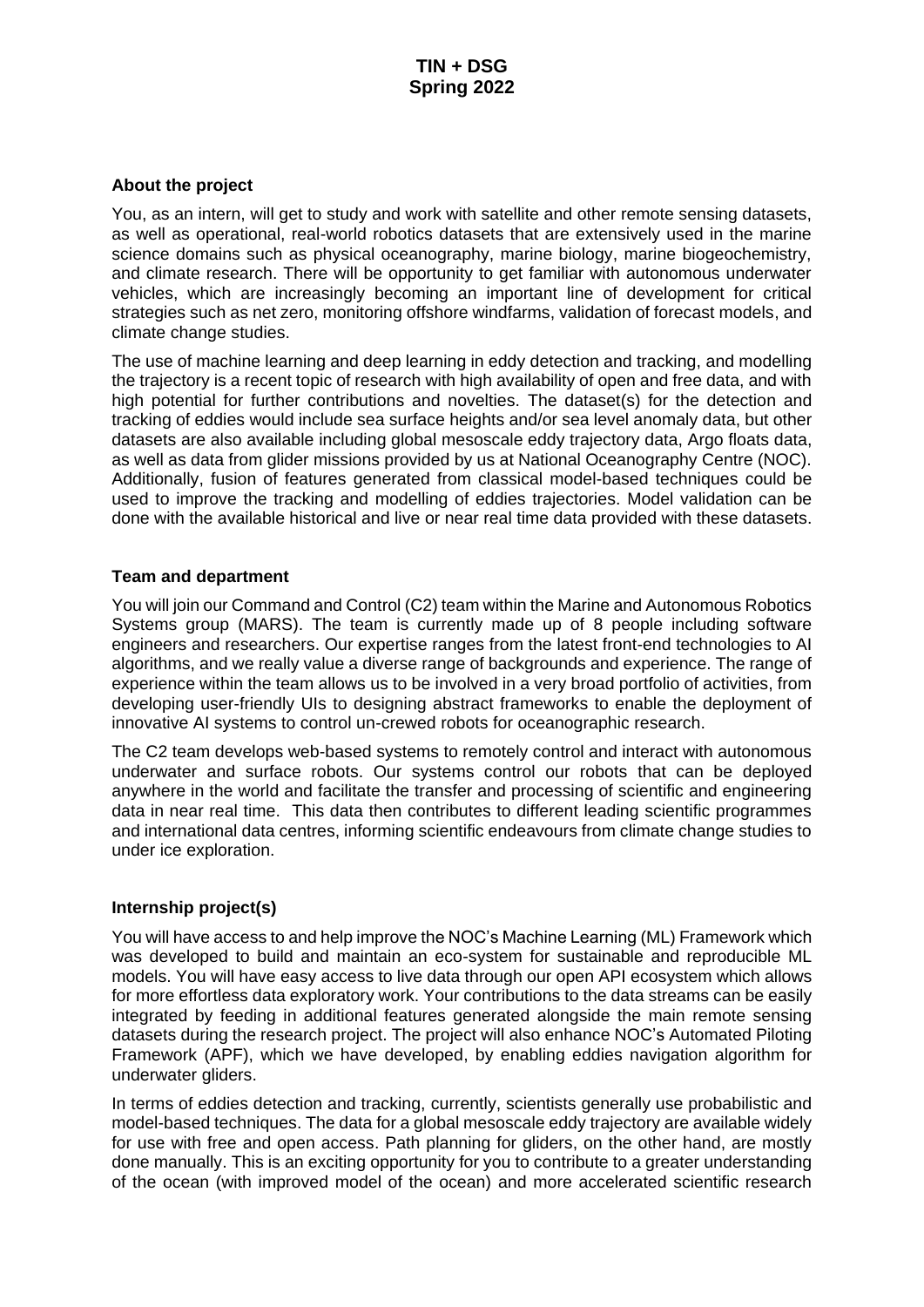activities. These lead to the advancement of environmental oceanic studies of exploring the ocean, improve our ability in predicting the weather, the changing climate, as well as studying their impact on the economy, fishing industries, and humanity. Furthermore, a more costefficient scientific expeditions will also help in the Net Zero Strategy while leading explorations of innovative technologies for tackling climate change and its impact such as carbon capture technology, and development of modern strategies by studying the interconnected, chaotic, and dynamic oceans.

## **Expected Outcomes**

Work on eddies detection, tracking, and modelling of the trajectories can be split into multiple deliverables such as the following:

- 1. Work with expert physical oceanographers to understand the current available datasets and methods of detection, tracking, and modelling the trajectory of eddies (i.e., probabilistic, and dynamic models).
- 2. Develop a baseline implementation either from widely used model-based techniques, current state-of-the-art machine learning solution for the problem, or both.
- 3. Study and perform data exploratory work with the available dataset(s).
- 4. Collaborate with scientists and engineers in developing solutions. This can be in the form of collaborative projects or running workshops.
- 5. Design, develop and prototype an eddies detection and tracking algorithm, providing their trajectories and other features of interest.
- 6. Write and publish research output to a journal or conference.
- 7. Publish results of features/targets of interest to the APF to enable a path planning for gliders for eddies navigation.

Work on studying and development on the detecting, tracking, and modelling of eddies would contribute to both the environmental science research, as well as directly to field research operations being done by scientists and engineers daily at NOC. The project can contribute significantly to an increased endurance of glider operations, as well as to mission and path planning by integrating the technology into our APF. A more accurate model of the ocean would also fundamentally improve our ability to pilot multiple gliders and AUVs simultaneously and run multiple missions concurrently.

The internship will be instrumental in the preparation of a Data Study Group challenge that will follow on and expand the intern's work with the organisation. The intern will have the opportunity to represent the organization during the Data Study Group.

## **Supervision and Mentorship**

An intern working on this challenge would have the opportunity to work directly with and be advised by experts in the physical oceanography field, as well as robotics planning and control field.

There will be various opportunities for further collaborations, as the project involves both the environmental science and robotics aspects at the National Oceanography Centre*.*

## **Ideal Intern**

The ideal candidate will:

- Have a good knowledge of machine learning algorithm development and research